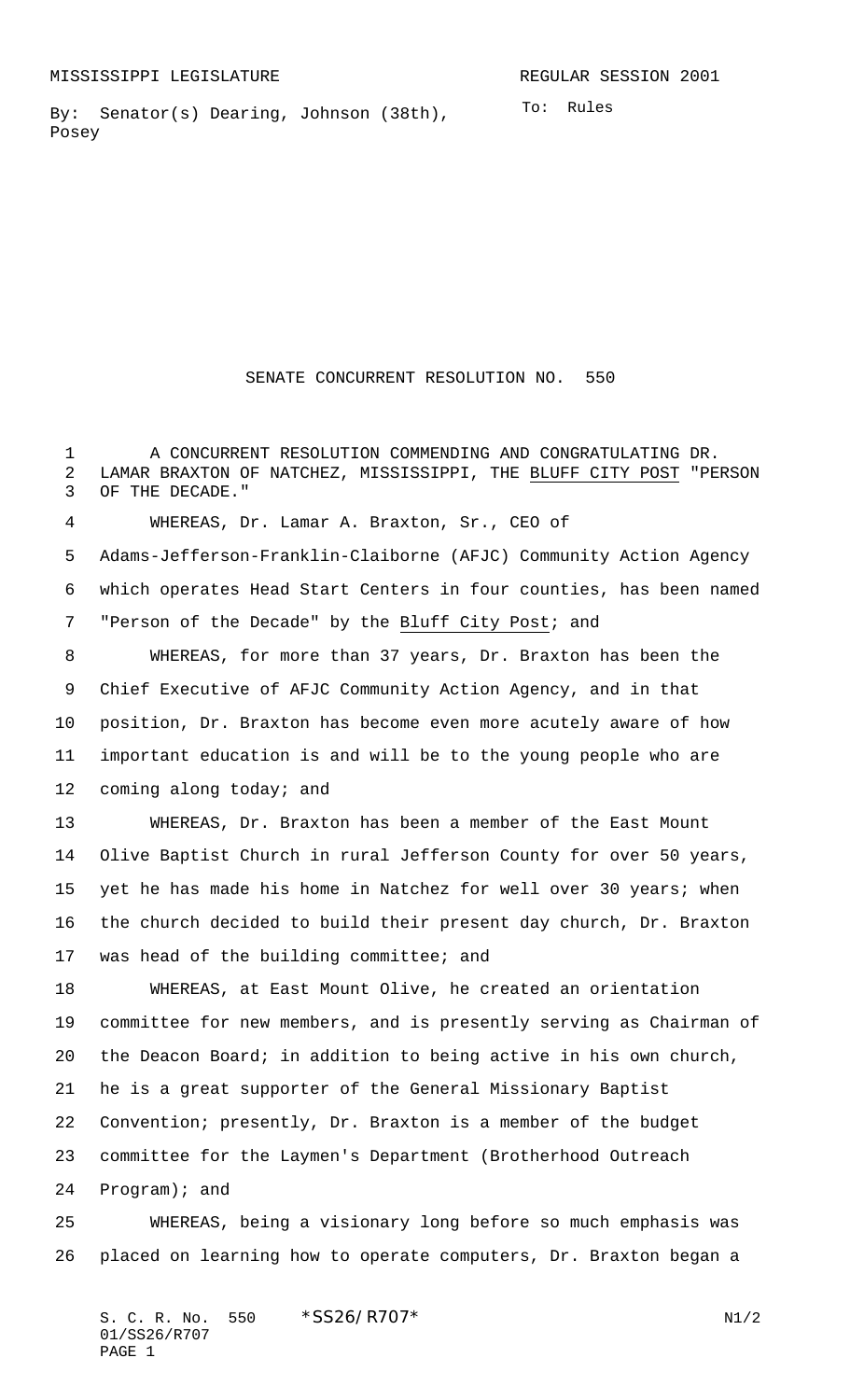summer Computer Camp at Natchez Junior College for children ages 9-13 for a week at a time; and

 WHEREAS, Dr. Braxton is a graduate of Jefferson County High School and has a B.S. degree in Social Science with a minor in English from Alcorn State University; while serving in the United States Army, he worked as Neuro-Psychiatric Specialist in medicine; after leaving the military, Dr. Braxton went back to school and received his Master's degree in History from Tennessee State University; he later did further study at the University of Michigan in Psychology; and

 WHEREAS, there is a great fondness in his heart for Alcorn State University; he helped to organize the Natchez Chapter of the Alcorn State University National Alumni Association; he remains an ardent financial supporter of the university; and

 WHEREAS, the church, Alcorn and AJFC have not been the only beneficiaries of his services; Dr. Braxton deeply believes that in order for one to reach one's potential, one must have access to adequate healthcare, obtain a quality education, and experience economic success; and

 WHEREAS, his involvement in community activities has included a tenure on the Economic Development Authority (EDA) Commission sponsored by Entergy (formerly Mississippi Power and Light) to attract industry to the region; in this effort, Dr. Braxton learned that industry required skilled workers, a united community, and a satisfactory transportation system; and

S. C. R. No. 550 \*SS26/R707\* 01/SS26/R707 PAGE 2 WHEREAS, Dr. Braxton has always believed that both the white and black community must share a common interest in moving their community forward; to that end, he has sought to bring racial harmony to the community through his involvement with the Natchez Unification Committee; he has served as past Chairman of the Education Committee of the Adams County Chamber of Commerce; he presently serves on the Natchez-Adams Airport Commission; he has been a member of the Natchez Chapter of the NAACP Board of